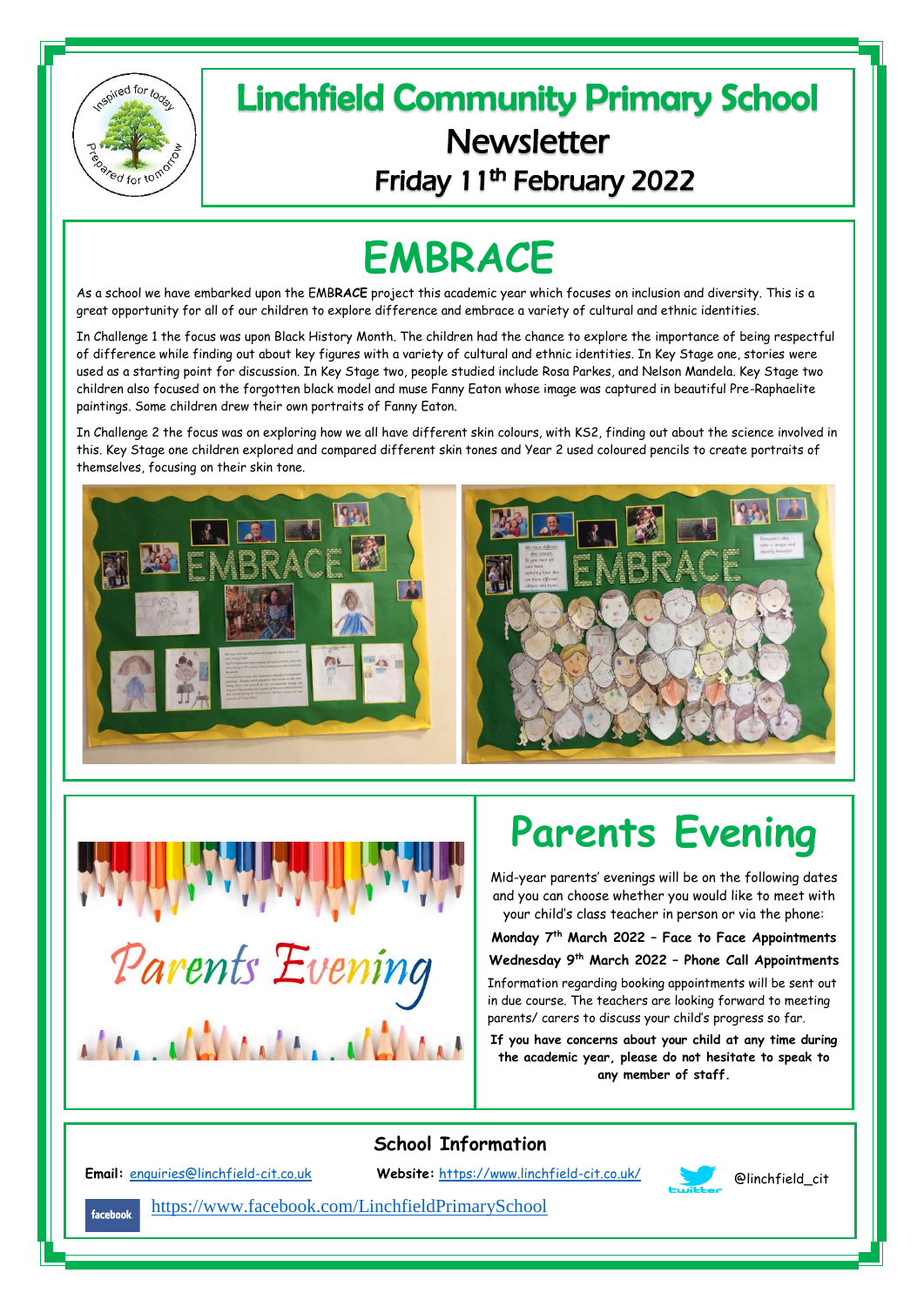## **Acts of Kindness**

Luna talked to her Mummy and Daddy about kindness after learning about it in school last week. She showed kindness by helping to feed her brother and helping her Daddy to wash the car. Well done Luna!

Ī

j



Following on from the acts of kindness workshop in school last week Iris carried out lots of acts of kindness. Iris is a very caring and supportive friend. She often helps out at home and is kind and considerate to her family. She looks after her 2 Guinea pigs, Gingernut and Mabel excellently which includes giving them fresh veg every day. She helps to care for the family dog Wilf by giving him lots of love and helping to walk him. She has also helped her Mum to collect items to donate to the homeless hub in Peterborough. Well done Iris!



## **Treehouse**

The children at Treehouse enjoy a range of activities including movie nights and growing their own plants. Activities are tailored to the children's interests so that they are happy when they attend Treehouse before and after school.



# **Covid Update**

Due to the number of Covid cases across school reducing over the last couple of weeks and us no longer being at threshold with Public Health, we will be returning to a more normal school day after the February half term break. This means that children can sit in groups again in the classroom, whole school assemblies will recommence and children can generally mix more freely across the school.

I would like to say a huge thank you to all parents/carers for your support and understanding as the school has operated through extremely challenging times. As a school we are extremely proud that we have managed to remain open throughout the pandemic despite high levels of staff absences at times. We have continued to offer face to face education and support to our children and whilst there has been some disruption the staff have been amazing in providing consistency for the children in school and always putting the needs of the children first. We are lucky to have such a dedicated team of staff.